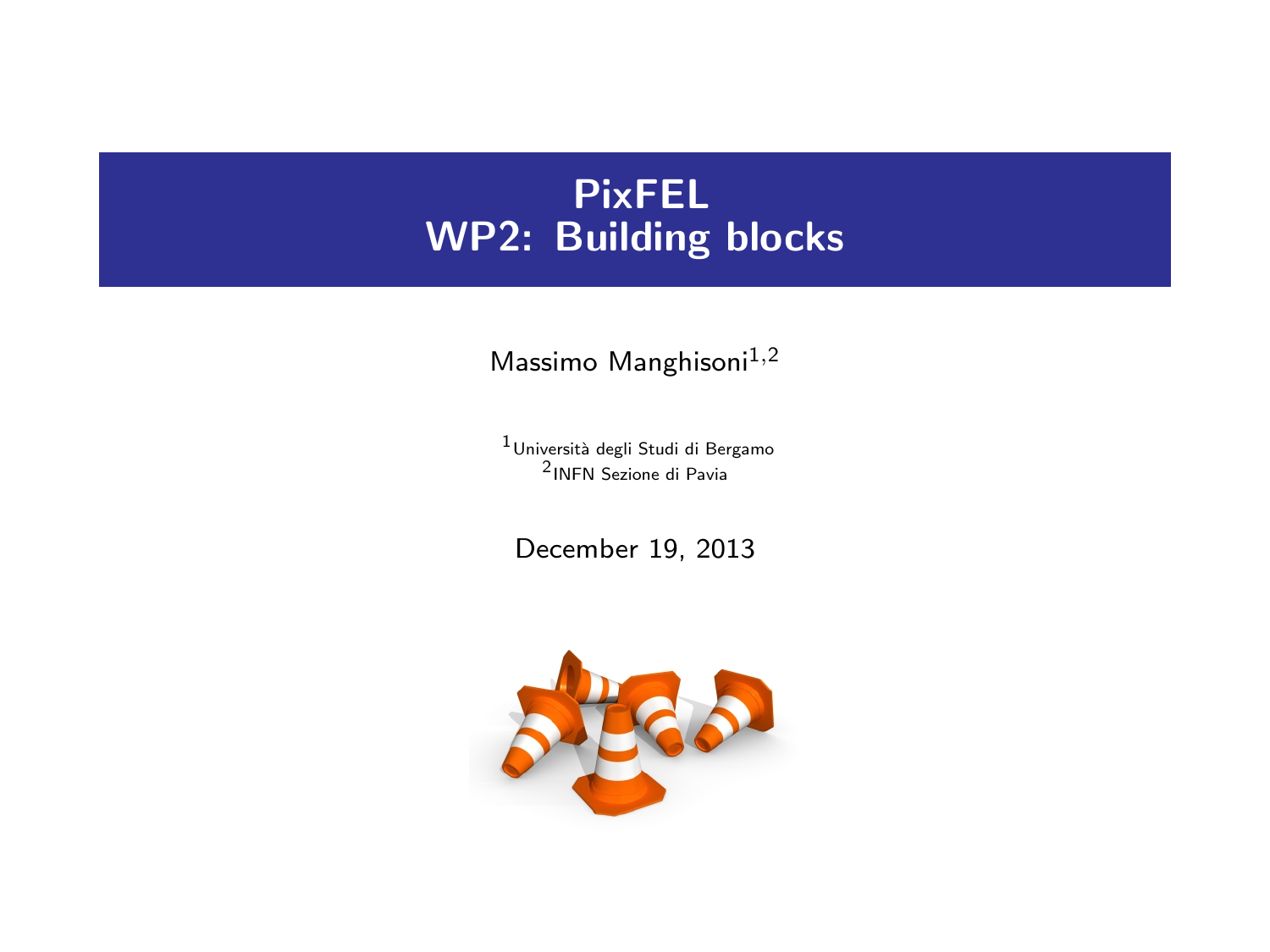### WP2 main tasks and milestones

#### Tasks

Design of the fundamental building blocks for the readout of a pixel detector

- Development of individual stages
- Integration of building blocks in a single tier  $8\times8$  matrix
- $\bullet$  Design of a 32×32 single tier matrix to be interconnected to pixel sensor

### **Milestones**

2014

- Specification of the X-ray imager
- Design of test structures with single blocks (CSA with signal compression, SAR ADC, circuits for gain calibration, single MOS capacitors) $<sup>1</sup>$ </sup>
- Design of a  $8\times8$  pixel matrix, with a 100  $\mu$ m pitch with simple readout electronics (no data storage in-pixel) $1$

2015

- Characterization of the test structures submitted in the first year runs
- Design of a 32×32 chip with 100  $\mu$ m pitch (4.5  $\mu$ m × 4.5  $\mu$ m)

2016

- Test of the  $32\times32$  readout chip
- Interconnection and tets of the  $32\times32$  readout chip to a pixel sensor

 $11920~\mu$ m $\times$ 1920  $\mu$ m chip, through Europractice with the mini@sic option, 65 nm CMOS technology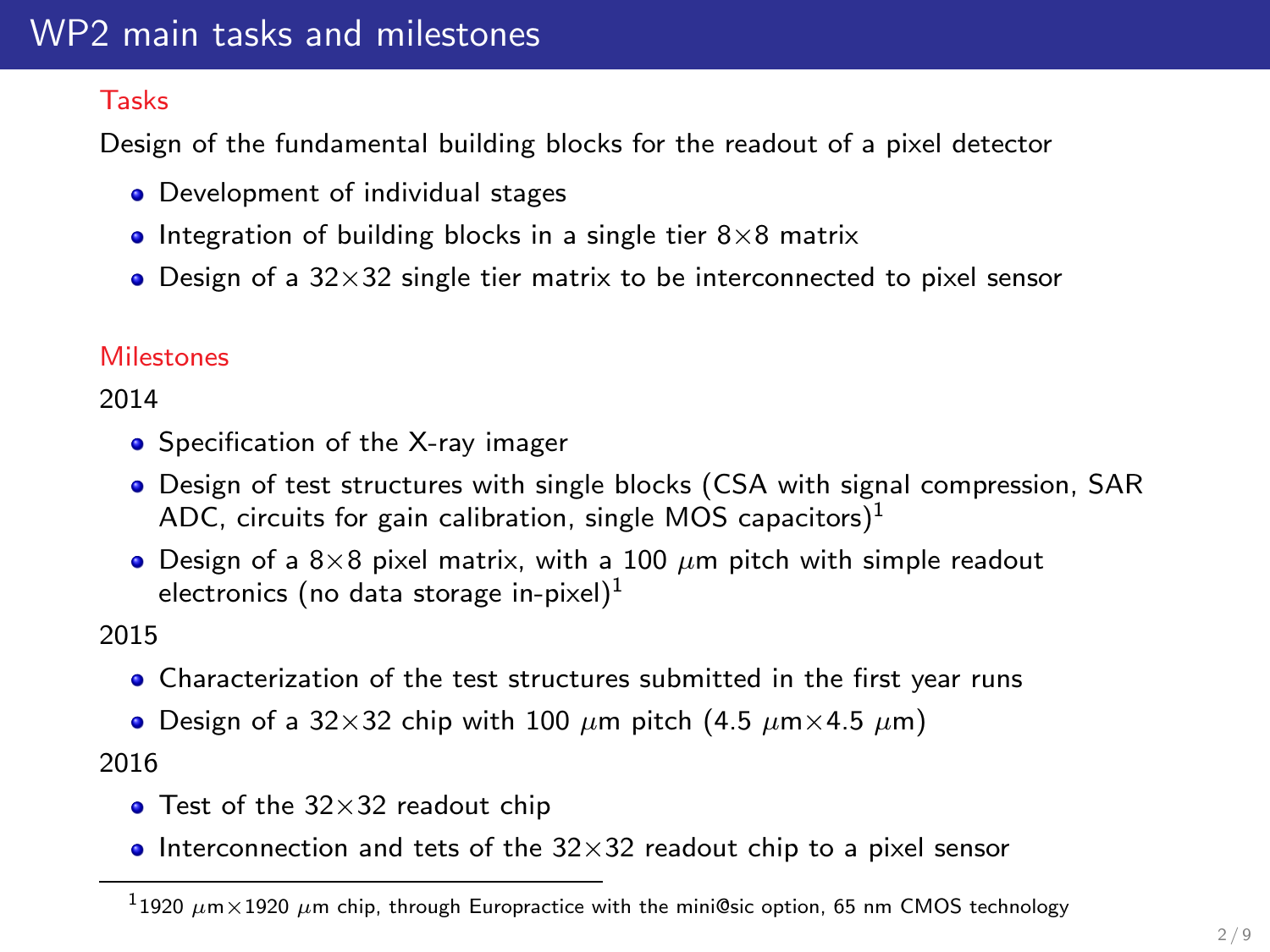### Readout channel block diagram



The analog channel consists of

- Charge-sensitive preamplifier with signal compression
- Time-variant filter with gain and integration time selection options
- Sample & Hold
- Analog-to-Digital conversion performed by a 9-10 bit SAR ADC
- Sequencer for fast signals generation (switch, reset, injection,...)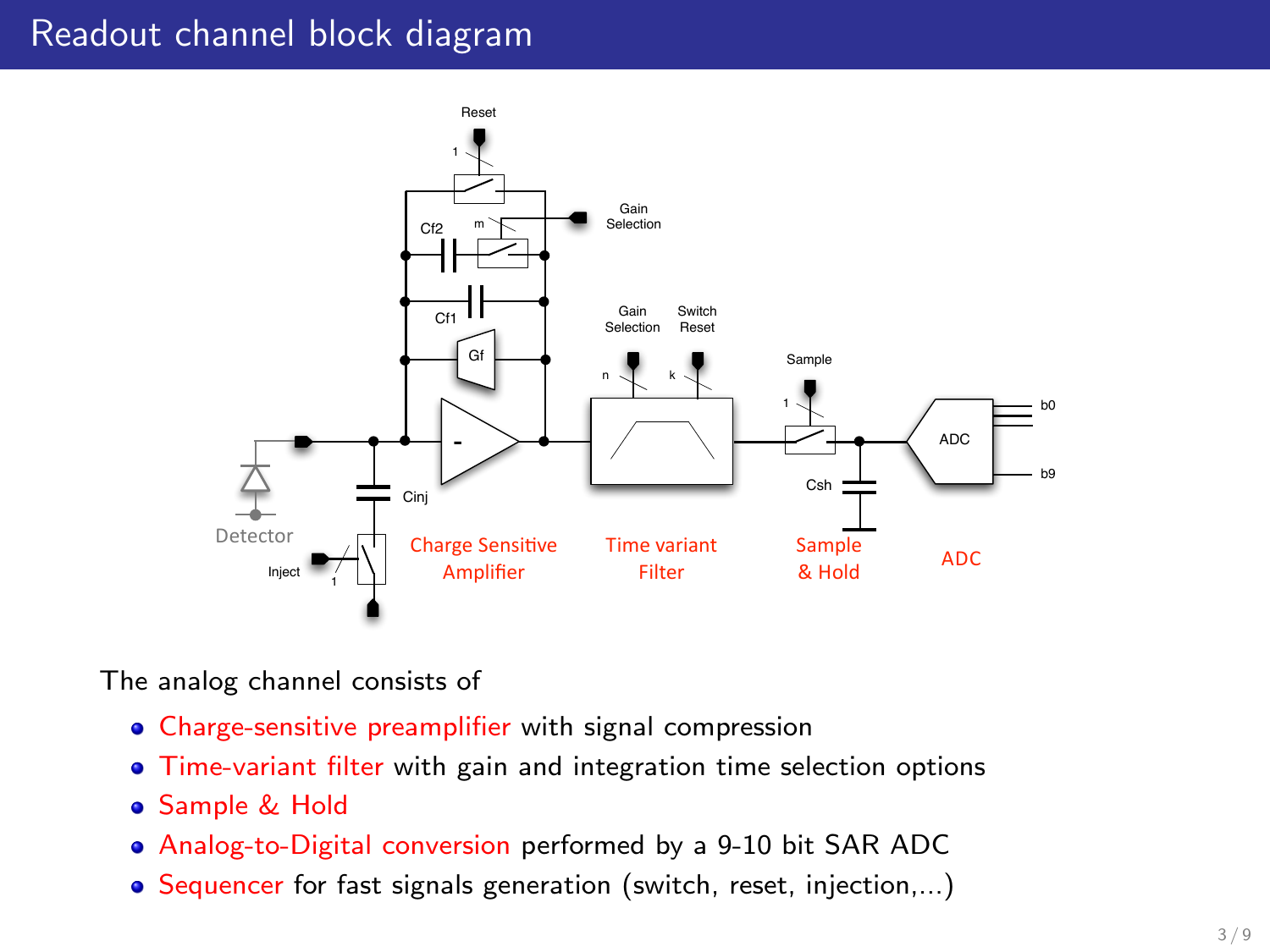### Charge sensitive amplifier with signal compression

Use the non-linear features of MOSFET capacitors to dynamically change the gain with the input signal amplitude





#### Amplifier architecture:

active folded cascode (with local feedback) loaded by an active cascoded load and output stage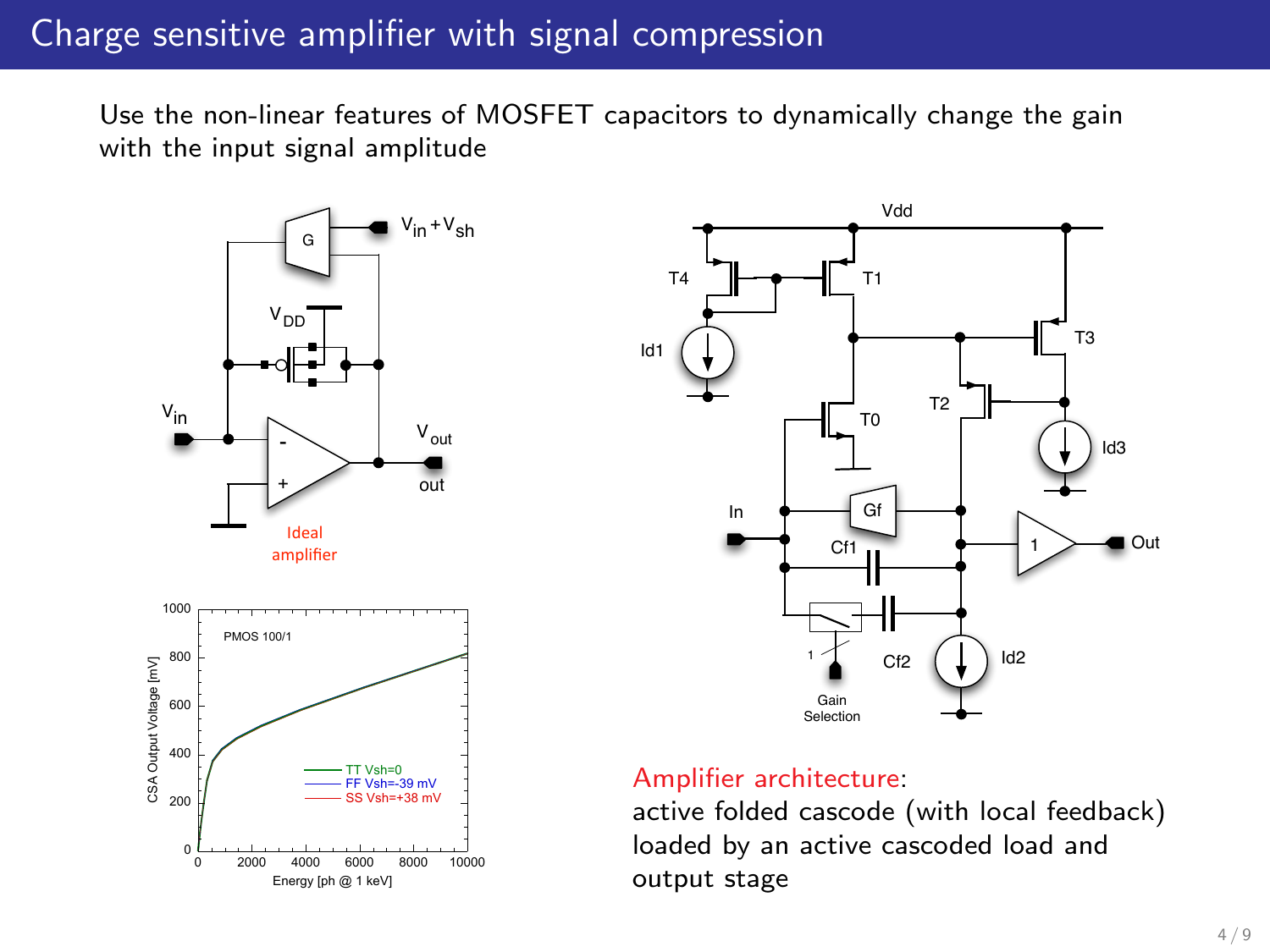In the case of events with a known repetition rate, time variant shaping may provide some advantage with respect to continuous time processing

- **e** Reduced time to return to base
- May be designed in such a way to provide the sample to ADC at its output



#### To be investigated

- Time-invariant filter (RC-CR or  $CR-RC<sup>2</sup>$ )
- RC-CR shaper with gated integrator
- Multiple Correlated Double Sampling (MCDS)
- Rail-to-rail output stage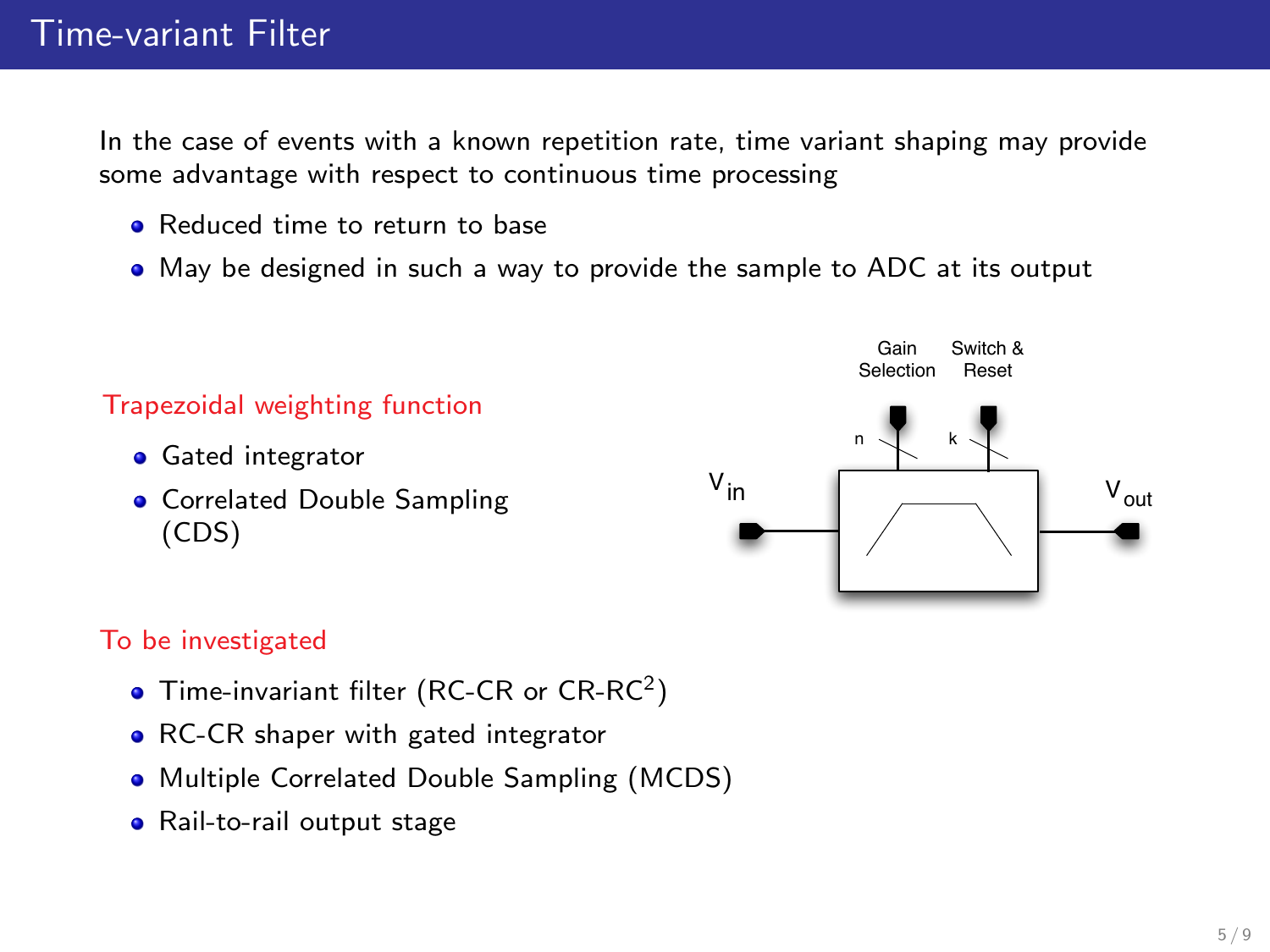## Analog-to-digital converter

Based on a successive approximation register (SAR) architecture



#### **Specifications**

- resolution: 9-10 bits  $\Rightarrow$  guarantees single photon resolution at small signal, small quantization noise in Poisson-limited regime
- or Fig. 4.28 (a). The experience the  $\overline{\phantom{a}}$  restricts the search for the next  $\overline{\phantom{a}}$ sampling rate: 5 MS/s ⇒ for operation at the Eu-XFEL<br>sxss, ≤5000 ......<sup>2</sup>
- area:  $<$ 5000  $\mu$ m<sup>2</sup>

#### $\frac{1}{\pi}$  the figure ) 3VFS/4. After this, a new the next bit chosen and the next bit chosen and the next bit chosen and the next bit chosen and the next bit chosen and the next bit chosen and the next bit chosen and the Readout options

- reference times the times of  $\overline{P}$  and  $\overline{P}$  and  $\overline{P}$  and  $\overline{P}$  and  $\overline{P}$  and  $\overline{P}$  and  $\overline{P}$  and  $\overline{P}$  and  $\overline{P}$  and  $\overline{P}$  and  $\overline{P}$  and  $\overline{P}$  and  $\overline{P}$  and  $\overline{P}$  and  $\overline{P}$  an  $t$  and conversion and readout
- Independent conversion and readout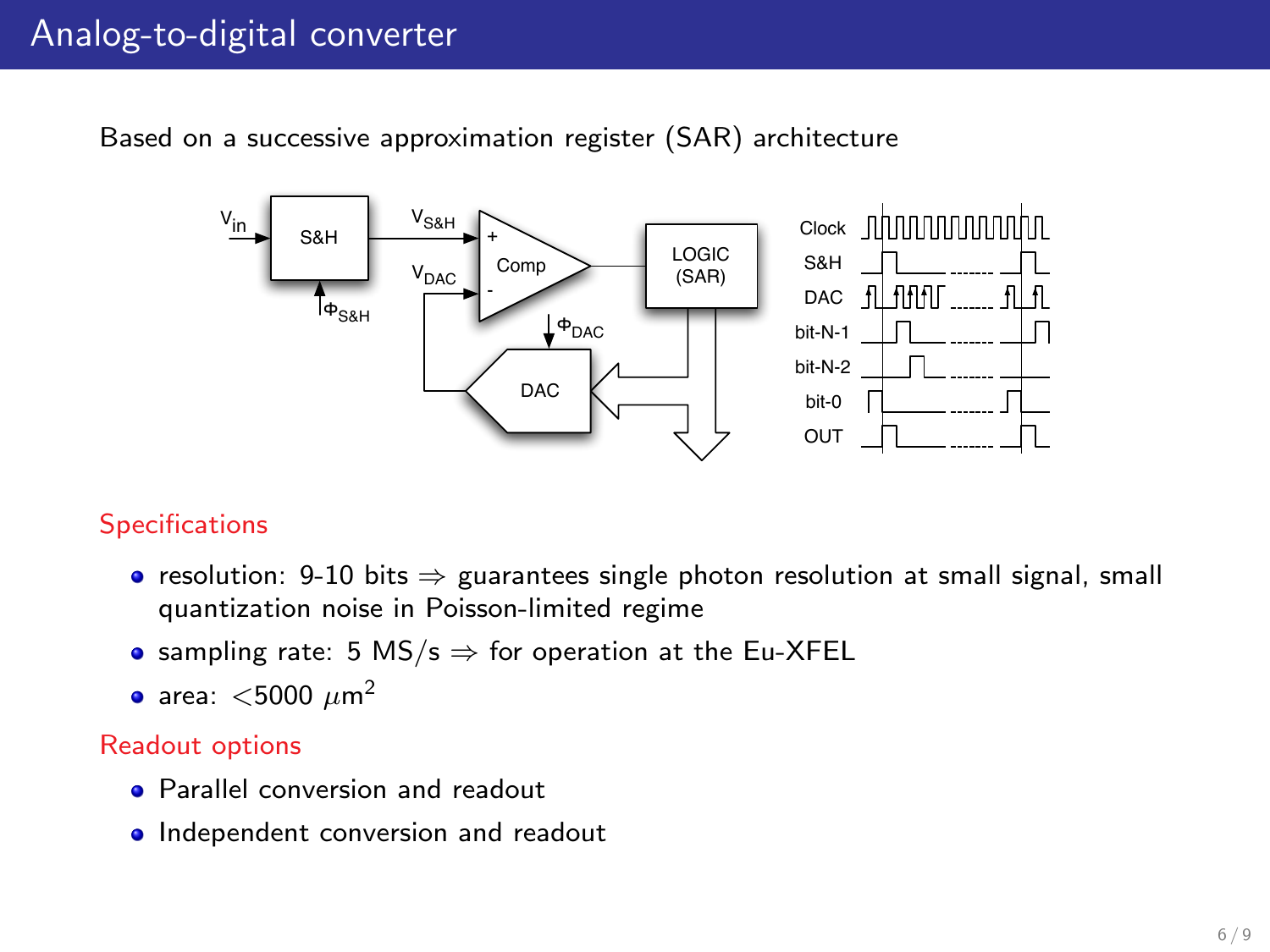Programmable signal generator circuit integrated in each pixel for gain calibration

The proposed circuit consists of two main parts

- **The Digital-to-Analog Converter** located in the matrix chip periphery
- **The Pulser to be included in the** pixel cell

The current provided by the DAC is mirrored into each pixel, where the pulser injects a charge directly into the input of the amplifier by applying a voltage step to a small injection capacitor



The granularity of the generated signal amplitude should be chosen to provide a significant number of experimental points also in the high gain portion of the input-output front-end curve and not to exceed the ADC resolution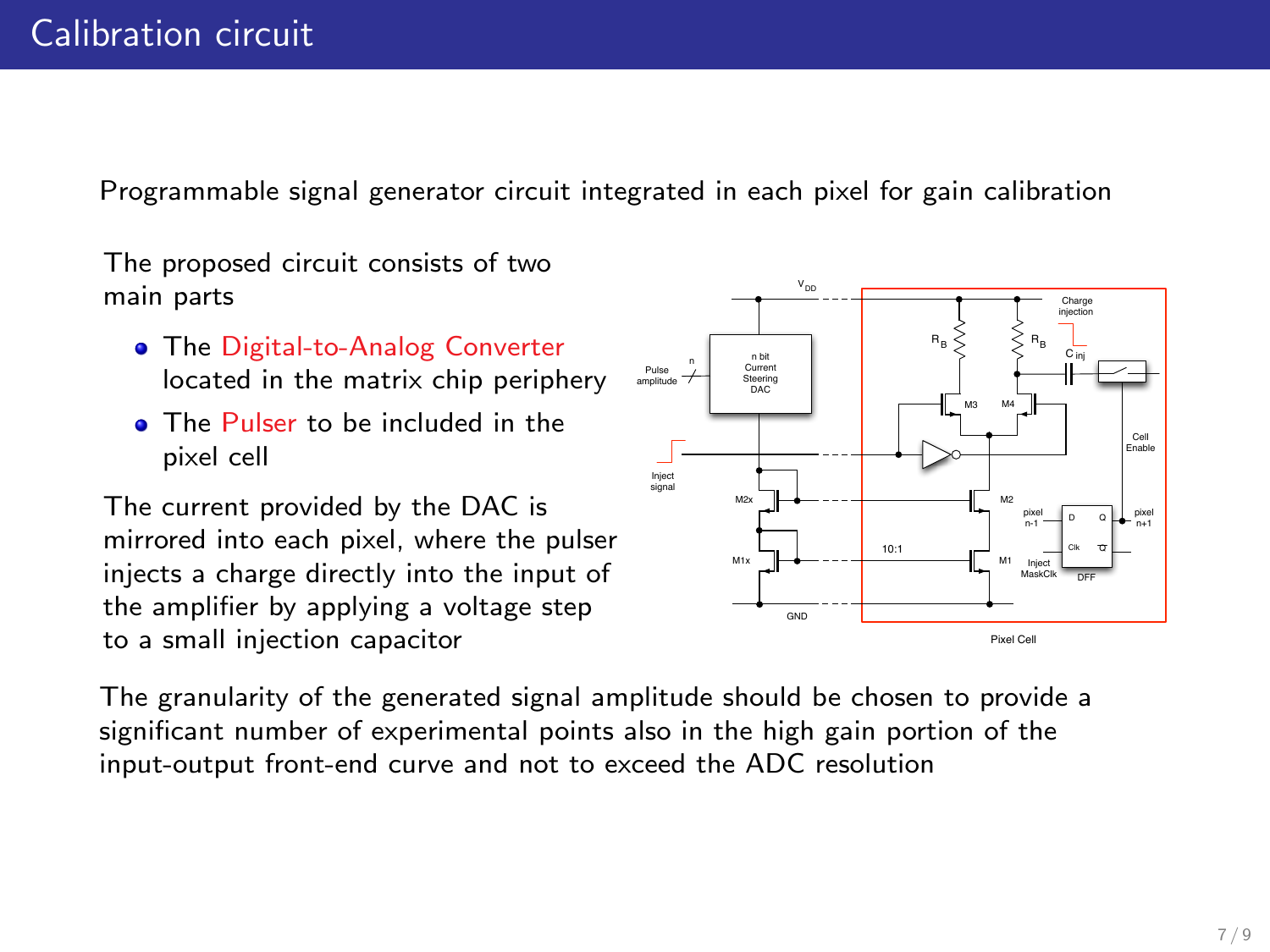I/O circuits to transfer data off-chip and to feed the clock to the ADC, the time variant shaper, the memory and the readout circuits

CMOS to LVDS converter

LVDS to CMOS converter



Power supply/temperature independent band-gap reference circuits to provide stable voltage references to in-pixel blocks (e.g., the ADC).